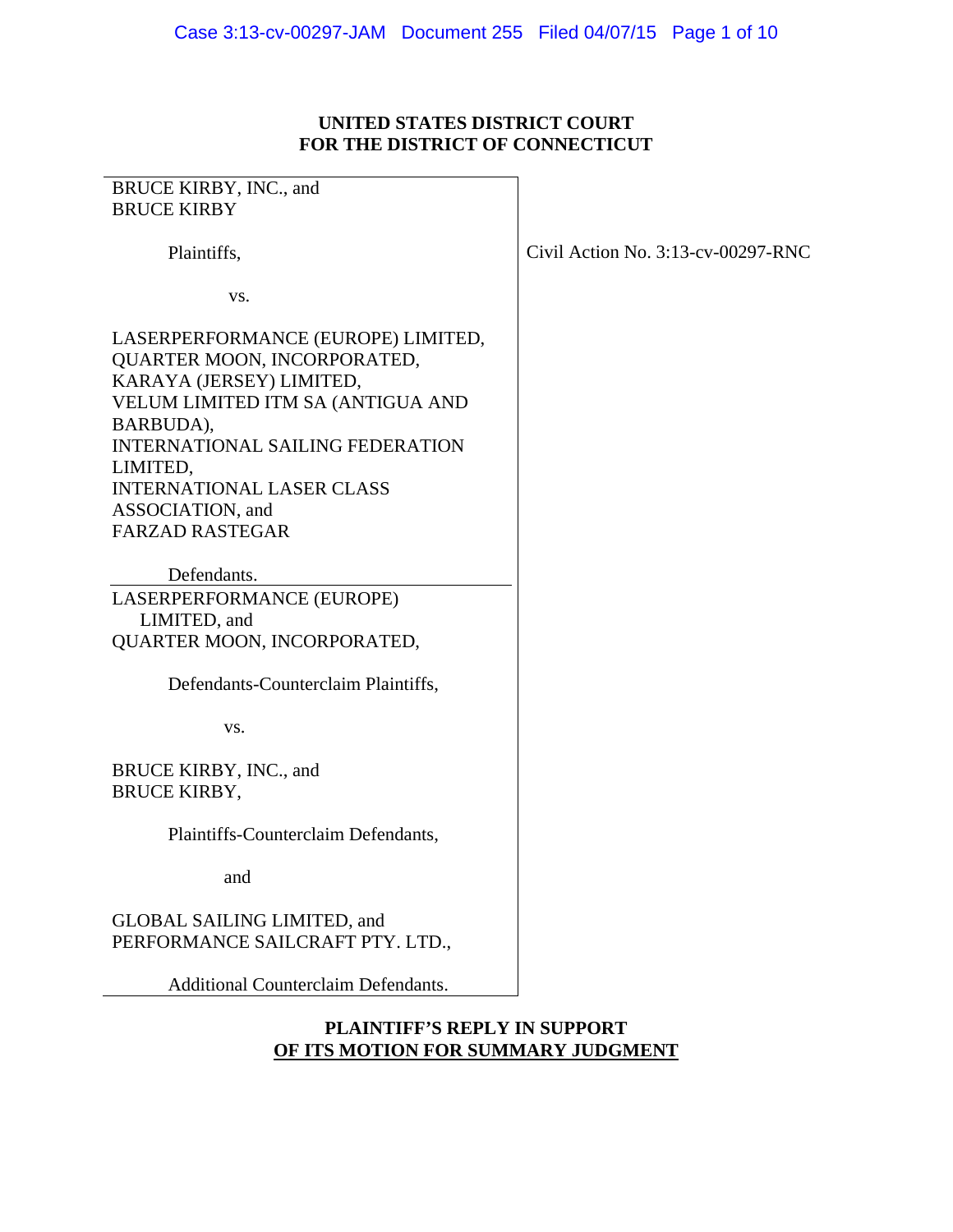# TABLE OF AUTHROITIES

# Cases:

| Bouchard v. Sundberg,                                                                                                                                                                                                                                                |  |
|----------------------------------------------------------------------------------------------------------------------------------------------------------------------------------------------------------------------------------------------------------------------|--|
| Design Strategy, Inc. v. Davis,<br>469 F.3d 284 (2d Cir. 2006) 24                                                                                                                                                                                                    |  |
| Haber v. ASN 50th St., LLC,                                                                                                                                                                                                                                          |  |
| Hartford Whalers Hockey Club v. Uniroyal Goodrich Tire Co.,<br>649 A.2d 518 (Conn. 1994) 2008 - 2010 12:00 12:00 12:00 13:00 14:00 14:00 14:00 14:00 14:00 14:00 14:00 14:00 1                                                                                       |  |
| Rosato v. Mascardo,                                                                                                                                                                                                                                                  |  |
| Vertex, Inc. v. City of Waterbury,<br>898 A.2d 178 (Conn. 2006) [11] 2006 [21] 2010 [21] 2012 [21] 2012 [21] 2012 [21] 2012 [21] 2012 [21] 2012 [21] 2012 [21] 2012 [21] 2012 [21] 2012 [21] 2012 [21] 2012 [21] 2012 [21] 2012 [21] 2012 [21] 2012 [21] 2012 [21] 2 |  |
|                                                                                                                                                                                                                                                                      |  |
| <b>Statutes and Rules:</b>                                                                                                                                                                                                                                           |  |
|                                                                                                                                                                                                                                                                      |  |
|                                                                                                                                                                                                                                                                      |  |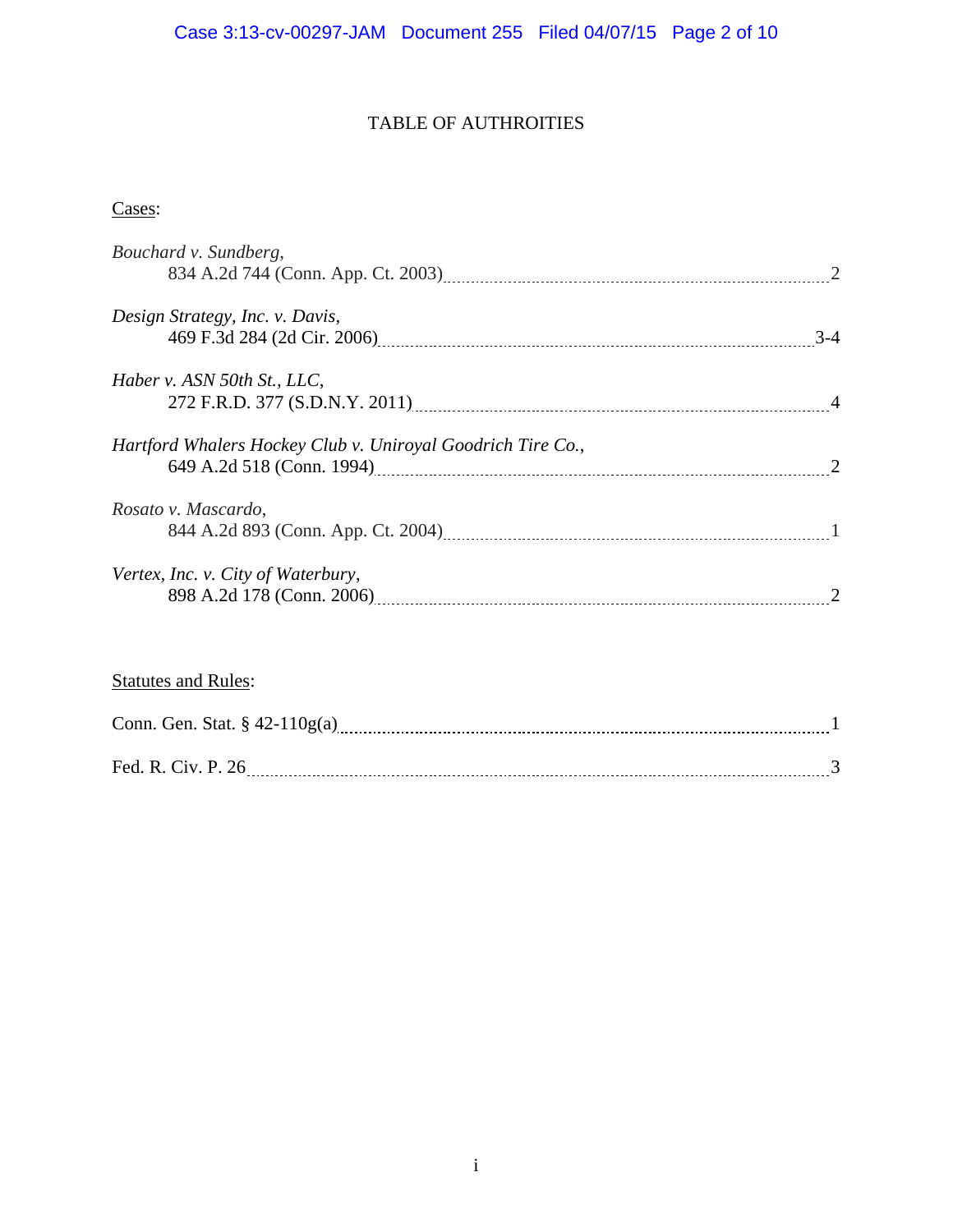#### Case 3:13-cv-00297-JAM Document 255 Filed 04/07/15 Page 3 of 10

 Plaintiffs Bruce Kirby and Bruce Kirby, Inc. (individually and collectively "Plaintiff" or "Kirby") submit this reply to Defendant Quarter Moon, Inc.'s and Defendant Laser Performance (Europe) Ltd.'s (collectively and individually "Defendant" or "Laser Performance") opposition to Plaintiff's motion pursuant to Rule 56 of the Federal Rules of Civil Procedure for summary judgment on Defendant's fifth, sixth, seventh, eighth, and, ninth counterclaims. LaserPerformance has consented to Summary Judgment in Kirby's favor on counterclaims three and four for tortious interference and conspiracy to commit tortious interference, respectively. Dkt. 231, p. 1, n.1.

#### **I. INTRODUCTION.**

Kirby initiated this action to redress LaserPerformance's blatant and willful disregard of the longstanding commercial relationship between the parties and to recoup millions of dollars in unpaid royalties from LaserPerformance. In what can only be described as a dilatory and unscrupulous litigation tactic, LaserPerformance asserted seven counterclaims  $(III - IX)$  against Kirby seeking to recover tens of millions of dollars in its own damages. In its opposition to the instant motion, knowing it could not sustain its counterclaims, LaserPerformance consented to Summary Judgment in Kirby's favor on counterclaims three and four. Dkt. 231, p. 1, n.1. Counterclaims five through nine remain in dispute, and each claims damages in excess of one million. $<sup>1</sup>$ </sup>

It is axiomatic that each of LaserPerformance's remaining counterclaims requires proof of damages as an element of the claim.<sup>2</sup> There is no genuine dispute that LaserPerformance has

<sup>&</sup>lt;sup>1</sup> Counterclaim 9 claims damages in excess of \$250,000.

<sup>&</sup>lt;sup>2</sup> Regarding counterclaim 5 for a violation of CUTPA, see Conn. Gen. Stat. § 42-110g(a) ("Any person who suffers any **ascertainable loss of money or property** . . . may bring an action . . ."). Regarding counterclaims 6-8 for breach of contract, see *Rosato v. Mascardo*, 844 A.2d 893, 902 (Conn. App. Ct. 2004) ("The elements of a breach of contract action are 'the formation of an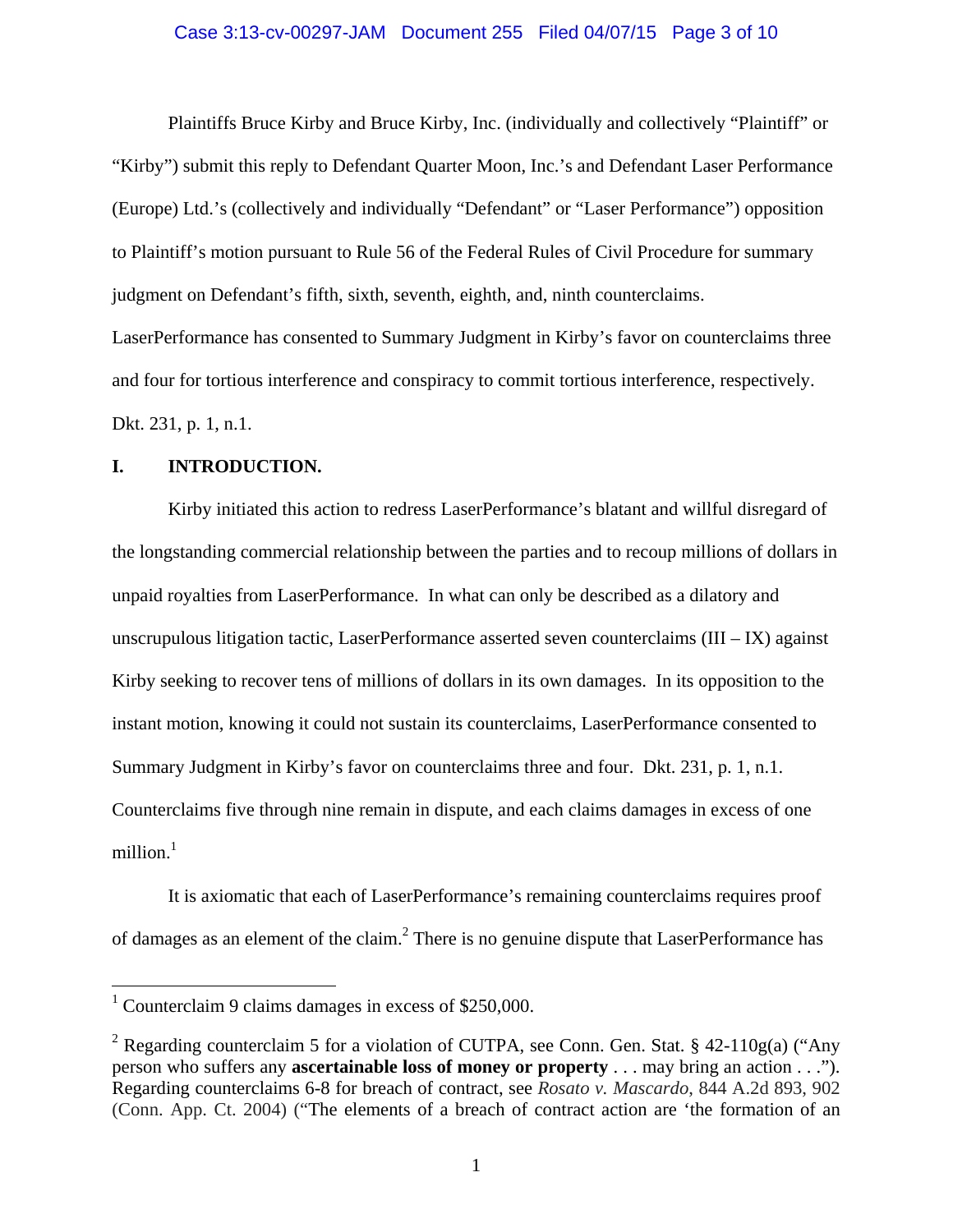#### Case 3:13-cv-00297-JAM Document 255 Filed 04/07/15 Page 4 of 10

failed to support any of its damages claims with evidence or that it is precluded from providing further evidence by the Federal Rules of Civil Procedure. There is no justification for LaserPerformance's complete failure to comply with its discovery obligations. This case has been pending for nearly two years, and Kirby completed its document production in June of 2014, well before the deadline for expert disclosures and the close of discovery.

LaserPerformance has had more than ample opportunity to supplement its initial disclosures, answers interrogatories, and provide a written damages assessment or identify an expert and produce an expert report, yet it chose not to. As a result, LaserPerformance has failed to comply with the Federal Rules and has failed to provide Kirby notice of the nature of the claims against it or afford it an adequate opportunity to defend itself. Accordingly, the Court should grant Kirby's Motion for Summary Judgment on counterclaims five through nine as well.

### **A. The "Damages Analysis" LaserPerformance Produced Fails to Provide Even the Most Basic Support for LaserPerformance's Damages Claims.**

On December 24, 2014, LaserPerformance provided a five page "damages analysis."

Kirby SMF ¶ 44. The document consists of two paragraphs, the first summarily asserting "monetary damages in the amount of \$10 million dollars" for Kirby's alleged violations cited in counterclaims three through eight<sup>3</sup> and an additional approximately \$310,000 for Kirby's failure to refund "overpaid royalties." Kirby SMF ¶ 44. To support these claims, LaserPerformance

 $\overline{a}$ 

agreement, performance by one party, breach of the agreement by the other party **and damages**.'") (quoting *Bouchard v. Sundberg*, 834 A.2d 744, 751 (Conn. App. Ct. 2003)). Regarding counterclaim 9 for unjust enrichment, see *Vertex, Inc. v. City of Waterbury*, 898 A.2d 178, 190 (Conn. 2006) ("Plaintiffs seeking recovery for unjust enrichment must prove (1) **that the defendants were benefitted**, (2) that the defendants unjustly did not pay the plaintiffs for the benefits, and (3) that the failure of payment was to the plaintiffs' detriment.") (quoting *Hartford Whalers Hockey Club v. Uniroyal Goodrich Tire Co.*, 649 A.2d 518, 522 (Conn. 1994)).

 $3$  Again, LaserPerformance has abandoned counterclaims three and four, consenting to summary judgment thereon. Dkt. 231, p. 1, n.1.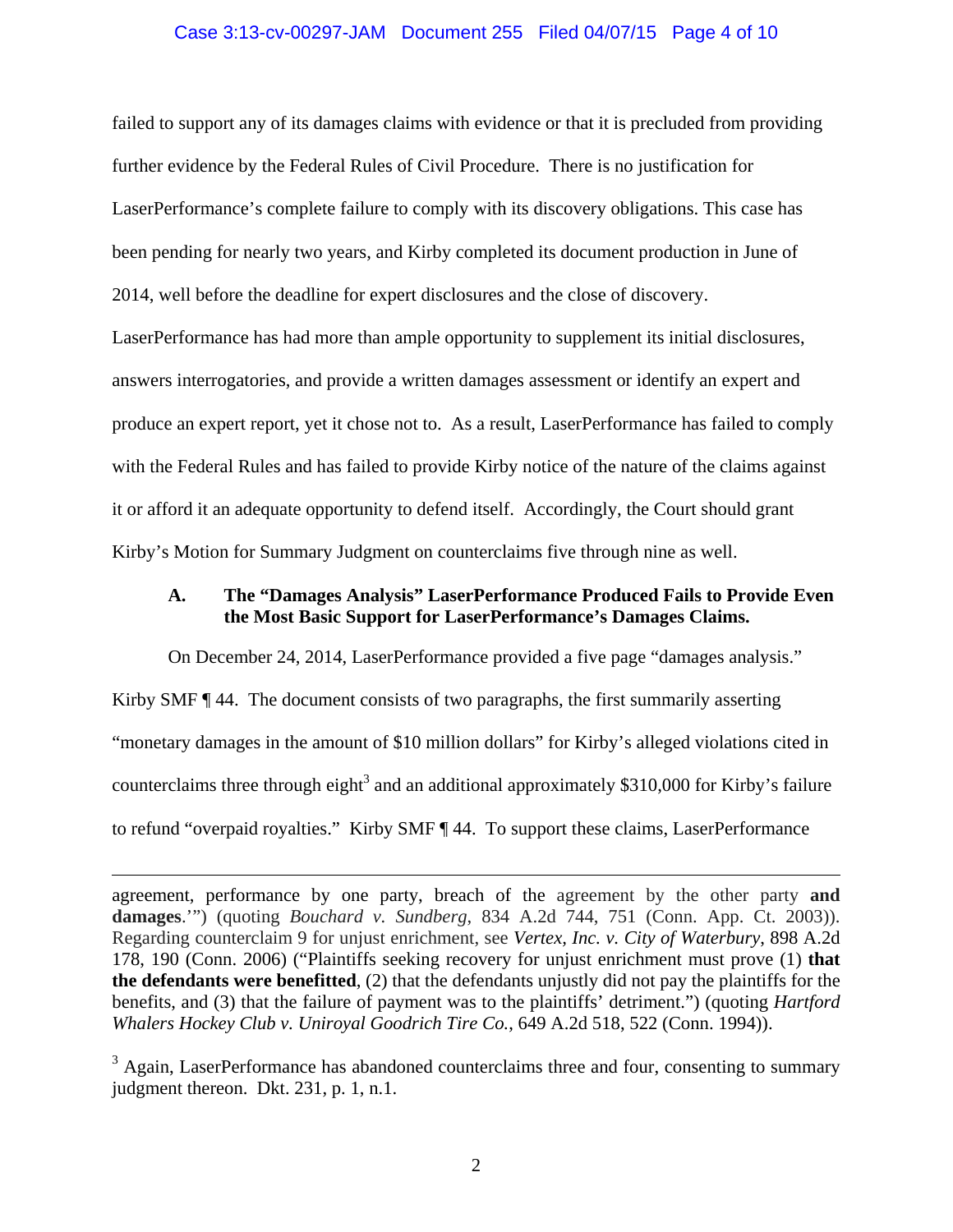#### Case 3:13-cv-00297-JAM Document 255 Filed 04/07/15 Page 5 of 10

relies entirely on two pages of its production entitled Summary of Adjustments to Royalty Calculations (hereinafter, "Adjustment Summary"). *Id.*

 The Adjustment Summary is inadequate to support the aforementioned claims. It appears to relate solely to LaserPerformance's assertion that it overpaid royalties. In its opposition, LaserPerformance effectively admits as much. Dkt. 231, p. 55 ("Counts five through nine of Defendants' counterclaims relate to Defendants' overpayment of royalties and Plaintiffs' breach of the various agreements by way of their refusal to return that money."). Thus, it appears LaserPerformance has consented to limiting its counterclaim damages to the approximately \$310,000 it claims in "overpaid royalties." However, LaserPerformance has failed to sufficiently support its claims even for this amount.

 The Adjustment Summary summarily displays asserted "adjustments" for "packaging," "royalties, fees, and shipping," and "boat vs. hull." Dkt. 232-5. There is no detail justifying the amounts claimed whatsoever, and the Adjustment Summary's calculations don't add up.

 Furthermore, Kirby cannot discern how LaserPerformance derives the numbers it claims. The Federal Rules of Civil Procedure require LaserPerformance to identify and "make available for inspection . . . the documents or other evidentiary material . . . on which each computation is based." Fed. R. Civ. P. 26(a)(1)(A)(iii); *Design Strategy, Inc. v. Davis*, 469 F.3d 284, 295 (2d

<sup>&</sup>lt;sup>4</sup> It is unclear whether these figures are in US dollars or GB pounds.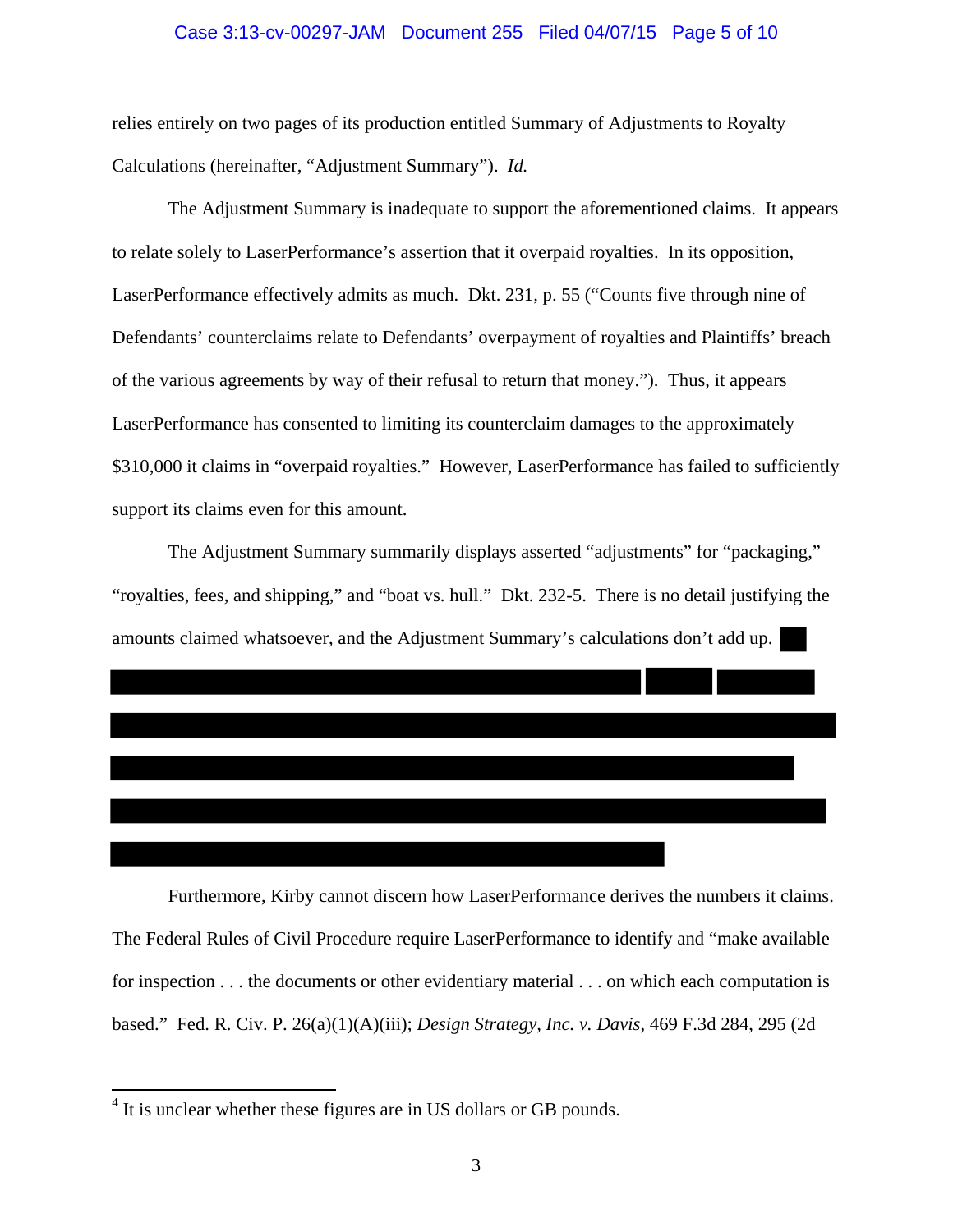#### Case 3:13-cv-00297-JAM Document 255 Filed 04/07/15 Page 6 of 10

Cir. 2006); *see also Haber v. ASN 50th St., LLC*, 272 F.R.D. 377, 380 (S.D.N.Y. 2011) (holding that Rule 26 entitled defendants to "discovery regarding Plaintiff's claim for \$6 million in damages and his calculation of this amount"). The Adjustment Summary does not provide any basis for its computations. LaserPerformance appears to provide fabricated numbers without any substantive basis and use them to argue it has sufficiently supported its counterclaims—all but one of which assert damages "in excess of \$1 million." *See* Dkt. 40. When counterclaim defendant Global Sailing Ltd. ("GSL") sought deposition testimony regarding the Adjustment Summary, LaserPerformance's corporate designee was unable to answer several questions and referred counsel to Maria Iorio, who was similarly unable to answer and testified that she had seen the Adjustment Summary "today for the first time." Dkt. 232-2, at 15:2-8.

There is no genuine dispute that the "damages analysis" and Adjustment Summary are insufficient to substantiate LaserPerformance's counterclaim damages, and the Court should therefore grant Kirby summary judgment on counterclaims five through nine, as detailed below.

> 1. The "Damages Analysis" Fails to Support LaserPerformance's Claims for Damages "In Excess of \$1 Million" for Kirby's Alleged Breach of the Agreements Cited in Counterclaims Six Through Eight.

Counterclaim six through eight each claims damages "in excess of \$1 million" for Kirby's alleged breach of the 1983 Builder Agreement, the 1989 Builder Agreement, and the 2005 LCM Agreement, respectively. Dkt. 40.

Regarding counterclaims six and seven, as discussed above, the "damages analysis" and Adjustment Summary fail to provide any basis for their calculations or provide figures that even make sense. Accordingly, they cannot be used to justify LaserPerformance's claimed damages "in excess of \$1 million" for Kirby's alleged breach of the 1983 and 1989 Builder Agreements.

Regarding counterclaim eight, nothing in the 2005 LCM Agreement entitles or obligates LaserPerformance or Kirby to pay or receive any royalties whatsoever. Kirby cannot

4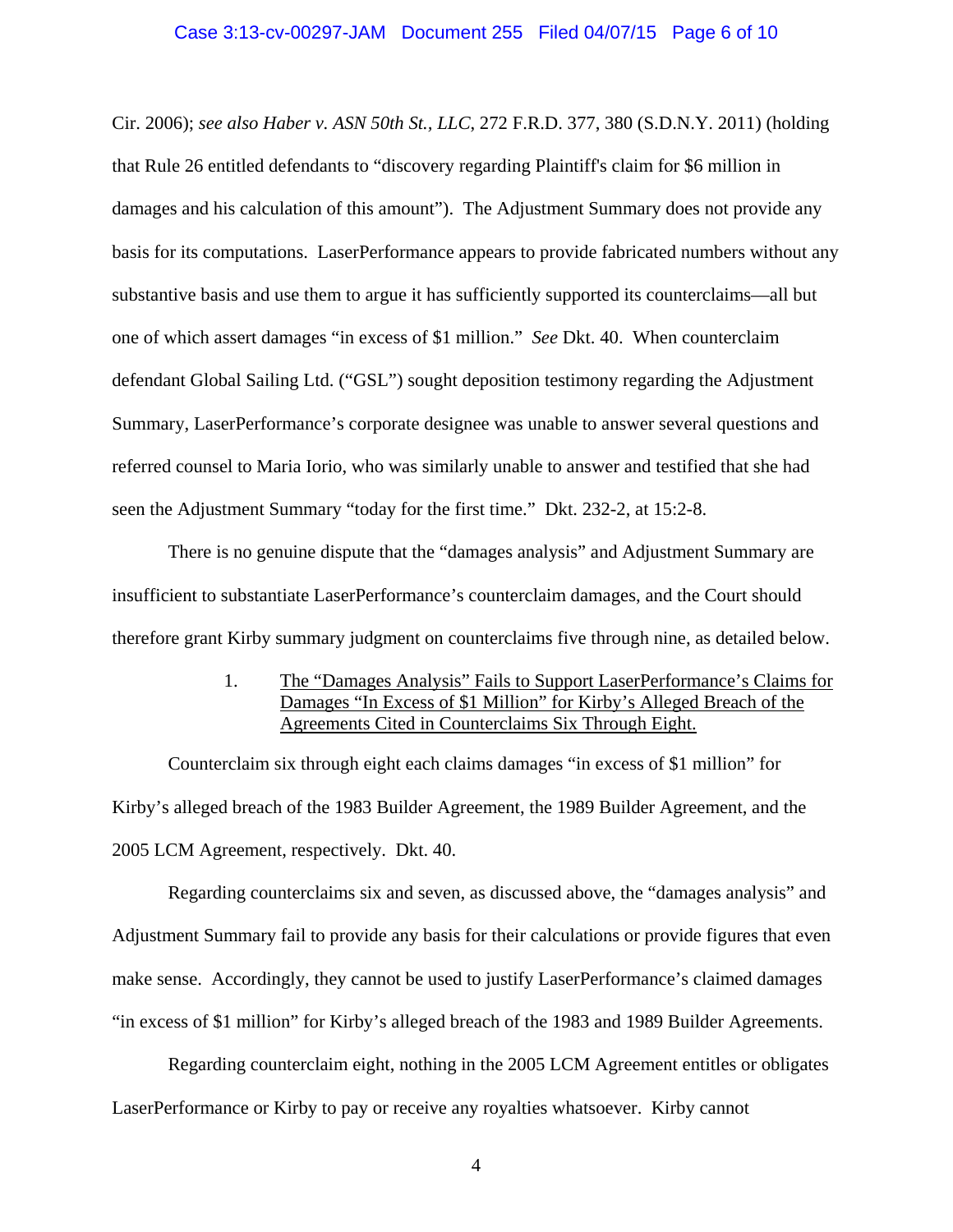#### Case 3:13-cv-00297-JAM Document 255 Filed 04/07/15 Page 7 of 10

comprehend how its failure to repay the asserted "overpaid royalties" breaches the 2005 LCM Agreement. Accordingly, the Court should grant summary judgment on counterclaims six through eight for LaserPerformance's failure to show damages.

> 2. The "Damages Analysis" Fails to Support LaserPerformance's Claims for Damages "In Excess of \$1 Million" for Kirby's Alleged Violation of CUTPA Counterclaims Six Through Eight.

 Counterclaim five also claims damages "in excess of \$1 million" for Kirby's alleged violation of CUTPA. *See* Dkt 40. LaserPerformance fails to identify Kirby's actions it alleges violate CUTPA or how those actions damaged LaserPerformance. Instead, LaserPerformance lumps its CUTPA claim in with its breach of contract claims and unjust enrichment claim, asserting that it, too, "relate[s] to Defendants' overpayment of royalties and Plaintiffs' breach of the various agreements by way of their refusal to return that money." Dkt. 231 at 55. For all the same reasons discussed above, the "damages analysis" cannot satisfy LaserPerformance's burden of showing damages on its CUTPA claim. Accordingly, the Court should grant summary judgment on counterclaim five.

> 3. The "Damages Analysis" Fails to Support LaserPerformance's Claims for Damages "In Excess of \$250,000" for Kirby's Alleged Unjust Enrichment.

 Counterclaim nine seeks damages "in excess of \$250,000" for Kirby's alleged unjust enrichment as a result of LaserPerformance's overpayment of royalties. Dkt. 40, p. 40. It appears that the Adjustment Summary actually relates only to this counterclaim. However, it is insufficient to support counterclaim nine as well because LaserPerformance cannot provide any substantive basis for the figures asserted in the documents. As noted, neither corporate designee William Crane nor financial controller Maria Iorio could substantiate the calculations reflected. It appears no one at LaserPerformance understands how these figures were derived, so it is certainly impossible for Kirby to understand them. This inability to provide supporting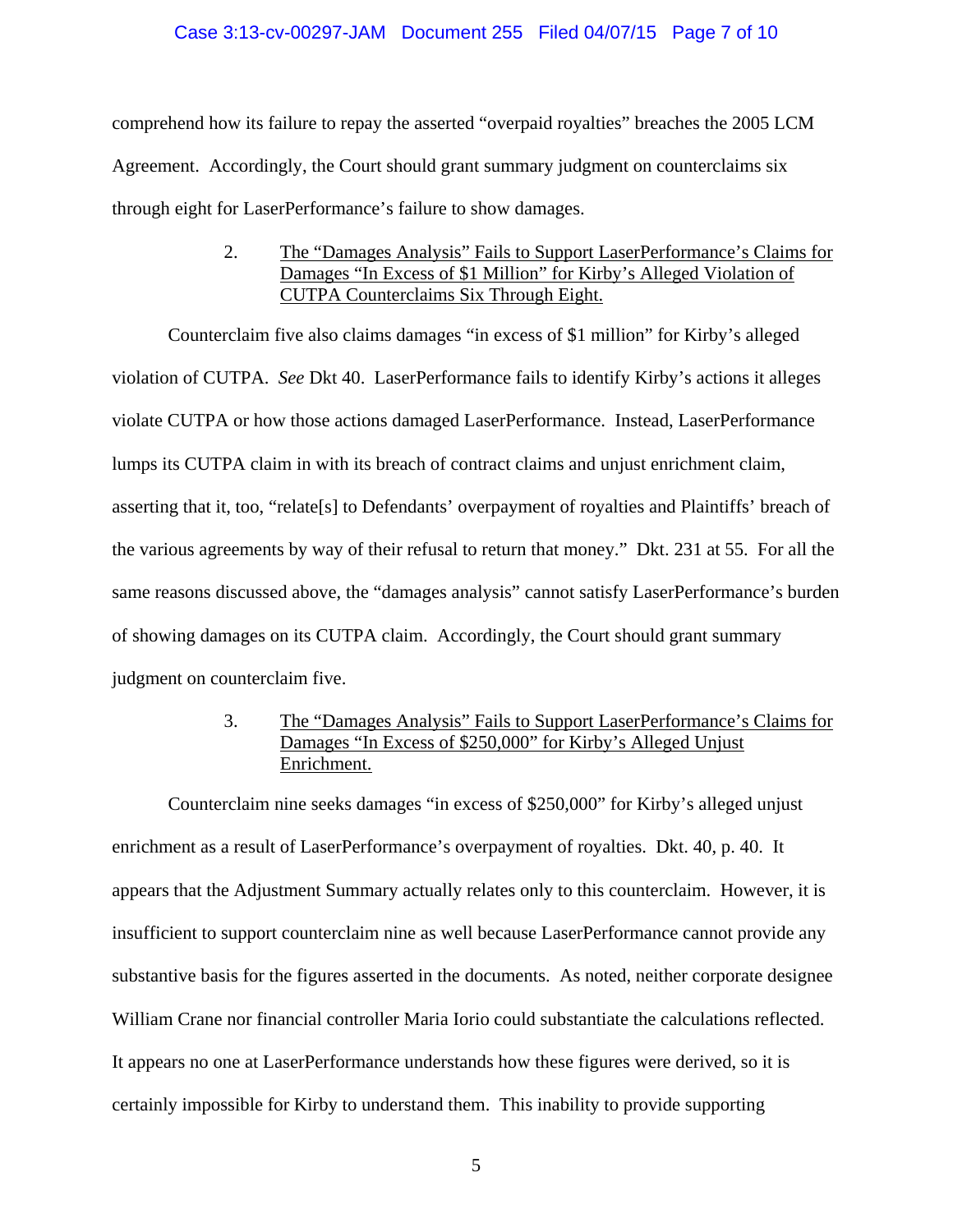#### Case 3:13-cv-00297-JAM Document 255 Filed 04/07/15 Page 8 of 10

documentation fails to comply with Rule 26. Accordingly, the Adjustment Summary is insufficient to support LaserPerformance's damages claims under the Federal Rules, and Kirby is entitled to summary judgment on counterclaim nine as well.

## **II. LASERPERFORMANCE'S DISCOVERY DELAYS CANNOT BE USED TO JUSTIFY ITS FAILURE TO ADEQUATELY SUPPORT ITS DAMAGES CLAIMS.**

 LaserPerformance goes to great lengths in its attempts to justify its failure to submit its "damages analysis" prior to the close of discovery. Indeed, LaserPerformance knows that it has failed to sustain its counterclaim damages requests. Thus, it vehemently disputes Kirby's assertion that the "damages analysis" was untimely and should not, therefore, be considered. In fact, LaserPerformance's "damages analysis" is inadequate anyway. The fact that Plaintiff was taking depositions at the and after the discovery deadline is a direct result of Defendant's failure to produce documents for nearly a year. Kirby completed its document production in June and was deposed in June. There is no excuse for Defendant's failure to provide its purported damages analysis after the close of discovery, especially when Kirby provided its own analysis well before the close of discovery and in accordance with the Court's schedule. Moreover, Defendant completed its "damage analysis" in July of 2014, yet waited until after the close of discovery to first identify it.

#### **III. CONCLUSION**

 For the foregoing reasons, as well as those stated in Kirby's Memorandum in Support of Its Motion for Summary Judgment and accompanying Local Rule 56(a)(1) Statement, Kirby respectfully requests that the Court dismiss counterclaims five through nine because LaserPerformance has failed to provide any basis for its damages claims. Kirby further requests the Court grant summary judgment dismissing counterclaims three and four, as LaserPerformance has consented to this request.

6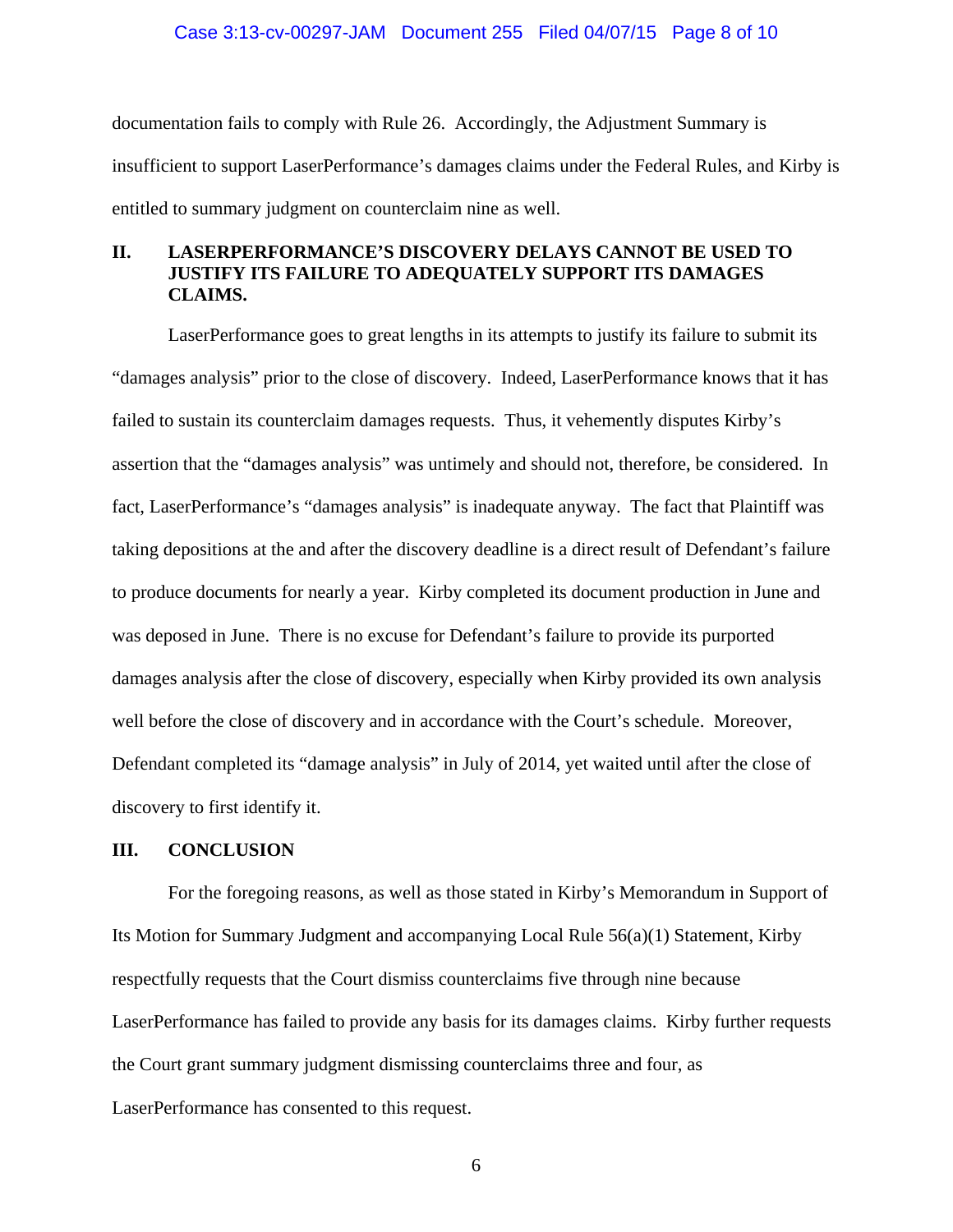# Respectfully submitted,

April 7, 2015 */s/ Walter B. Welsh*

 Wesley W. Whitmyer, Jr., ct03509 Andy I. Corea, ct25925 Walter B. Welsh, ct01220 ST. ONGE STEWARD JOHNSTON & REENS LLC 986 Bedford Street Stamford, Connecticut 06905-5619 Telephone: (203) 324-6155 Facsimile: (203) 327-1096 Email: acorea@ssjr.com; litigation@ssjr.com

 ATTORNEYS FOR PLAINTIFFS BRUCE KIRBY and BRUCE KIRBY, INC.